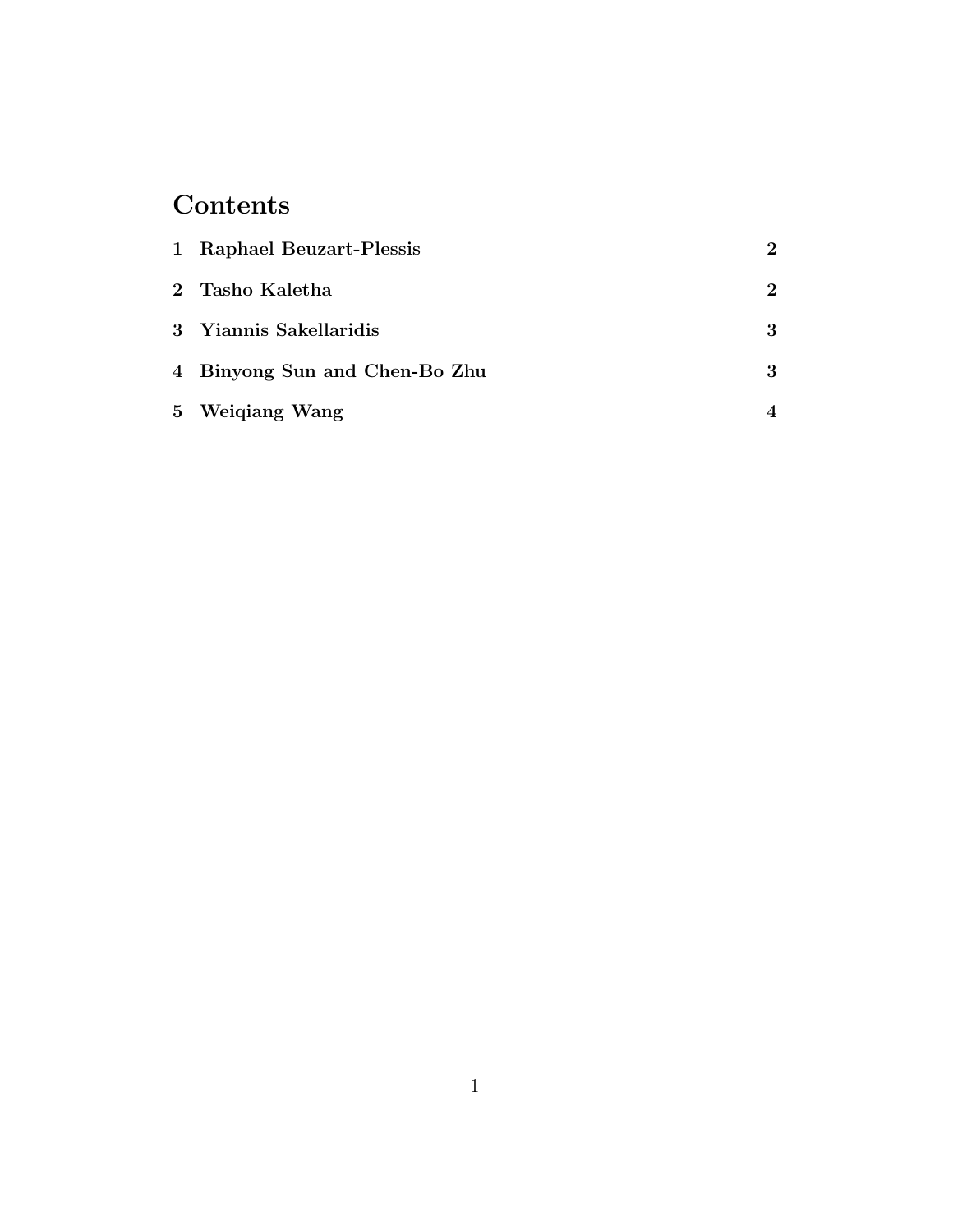## Abstracts

ICM Section 7 (Lie Theory and Generalizations)

July 2022

### 1 Raphael Beuzart-Plessis

Aix-Marseille University, France Relative trace formulae and the Gan-Gross-Prasad conjectures

Abstract

In this talk, I will report on some recent progress that have been made on the so-called Gan-Gross-Prasad conjectures through the use of relative trace formulae. In their global aspects, these conjectures, as well as certain refinements first proposed by Ichino-Ikeda, give precise relations between the central values of some higher-rank L-functions and automorphic periods. There are also local counterparts describing branching laws between representations of classical groups. In both cases, approaches through relative trace formulae have shown to be very successful and have even lead to complete proofs, at least in the case of unitary groups. However, the works leading to these definite results have also been the occasion to develop further and gain new insights on these fundamental tools of the still emerging relative Langlands program.

### 2 Tasho Kaletha

University of Michigan, USA Representations of reductive groups over local fields

Abstract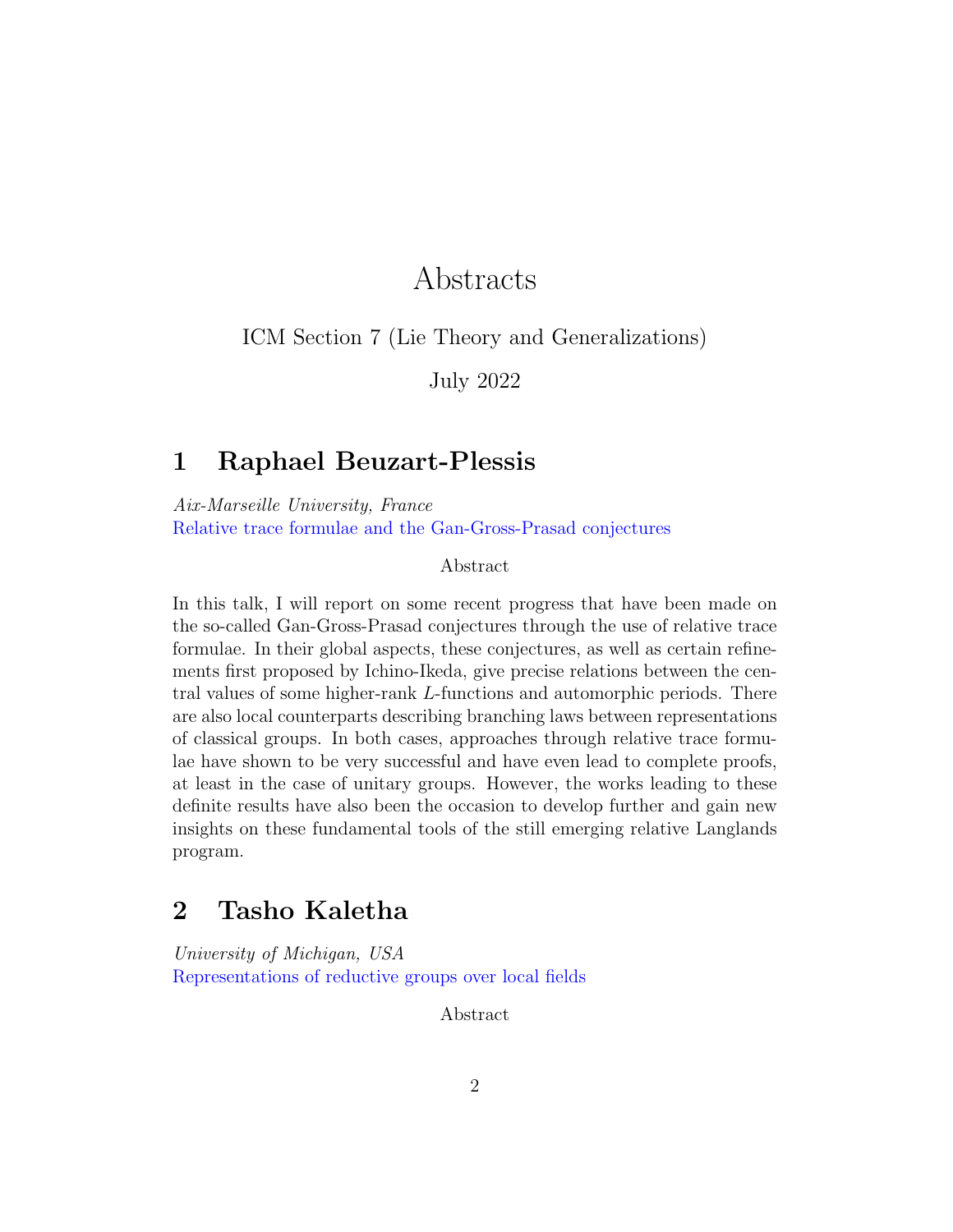We discuss progress towards the classification of irreducible admissible representations of reductive groups over non-archimedean local fields and the local Langlands correspondence.

### 3 Yiannis Sakellaridis

Johns Hopkins University, USA Spherical varieties, functoriality, and quantization

#### Abstract

We discuss generalizations of the Langlands program, from *reductive groups* to the local and automorphic spectra of spherical varieties, and to more general representations arising as "quantizations" of suitable Hamiltonian spaces. To a spherical G-variety X, one associates a *dual group*  ${}^L G_X$  and an L-value (encoded in a representation of  ${}^L G_X$ ), which conjecturally describe the local and automorphic spectra of the variety. This sets up a problem of functoriality, for any morphism  ${}^L G_X \rightarrow {}^L G_Y$  of dual groups. We review, and generalize, Langlands' "beyond endoscopy" approach to this problem. Then, we describe the cotangent bundles of quotient stacks of the relative trace formula, and show that transfer operators of functoriality between relative trace formulas in rank 1 can be interpreted as a change of "geometric quantization" for these cotangent stacks.

### 4 Binyong Sun and Chen-Bo Zhu

Zhejiang University, China and National University of Singapore, Singapore Theta correspondence and the orbit method

#### Abstract

The theory of theta correspondence, initiated by R. Howe, provides a powerful method of constructing irreducible admissible representations of classical groups over local fields. For archimedean local fields, a principle of great importance is the orbit method introduced by A. A. Kirillov, and it seeks to describe irreducible unitary representations of a Lie group by its coadjoint orbits. In this lecture, we examine implications of Howe's theory for the orbit method and unitary representation theory, with a focus on a recent work of